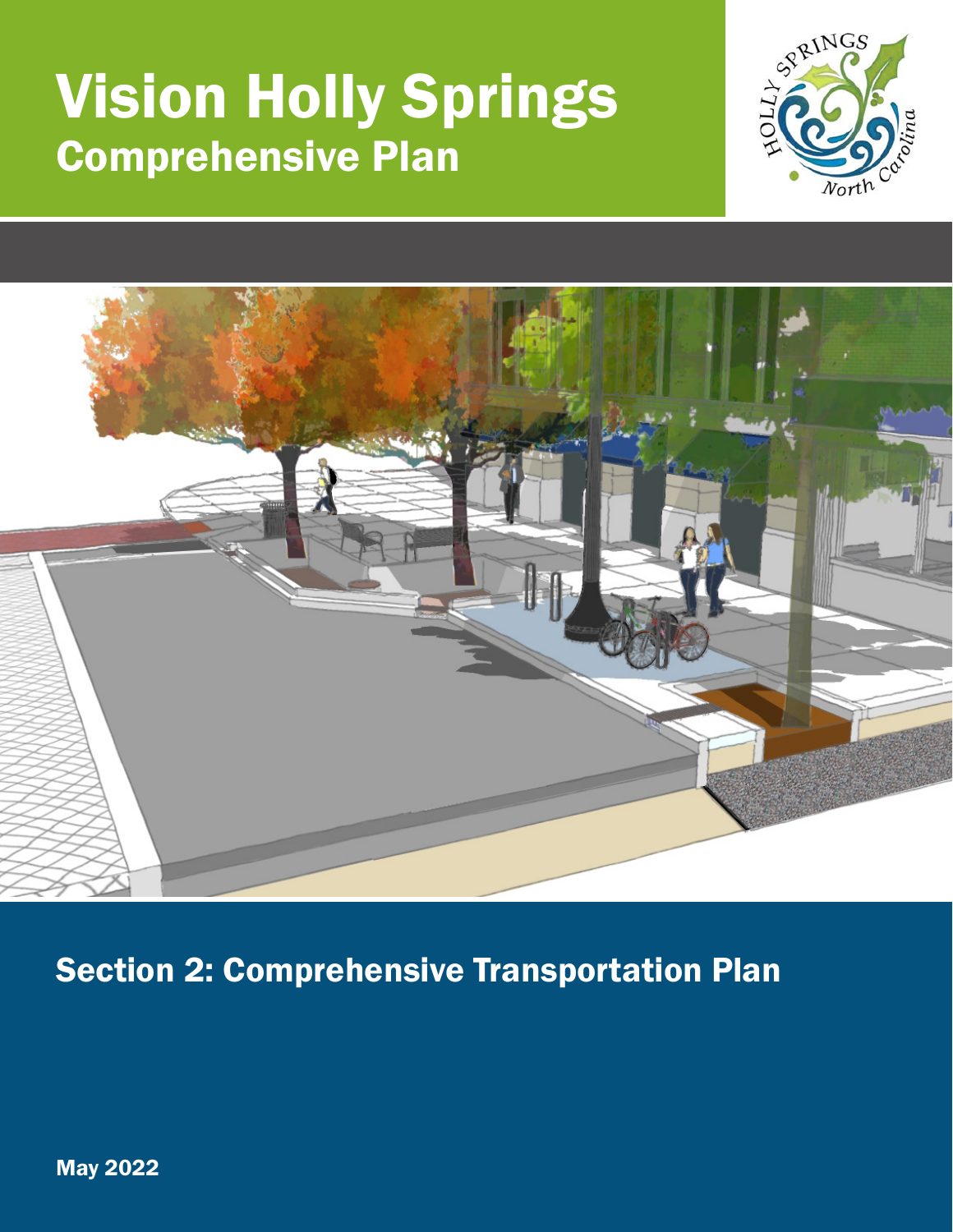*This page left intentionally blank.*

### **Table of Contents**

- **1. Introduction 3**
- **2. Existing Conditions**
- **3. Multimodal Assessment** 
	- **3.1 Transit**
	- **3.2 Active Transportation**
	- **3.3 Roadway**
- **4. Implementation Plan**
- **5. The Network Visualized** 
	- **5.1 Cross-Sections**
	-
- **Appendices** *(see under separate cover)*

| ntroduction                                         | 3   |
|-----------------------------------------------------|-----|
| <b>Existing Conditions</b>                          | 13  |
| <b>Multimodal Assessment and Recommendations 25</b> |     |
| <b>3.1 Transit</b>                                  | 27  |
| <b>3.2 Active Transportation</b>                    | 39  |
| 3.3 Roadway                                         | 57  |
| <b>mplementation Plan</b>                           | 81  |
| <b>The Network Visualized</b>                       | 93  |
| <b>5.1 Cross-Sections</b>                           | 95  |
| 5.2 Streetscape Design Guide                        | 137 |
|                                                     |     |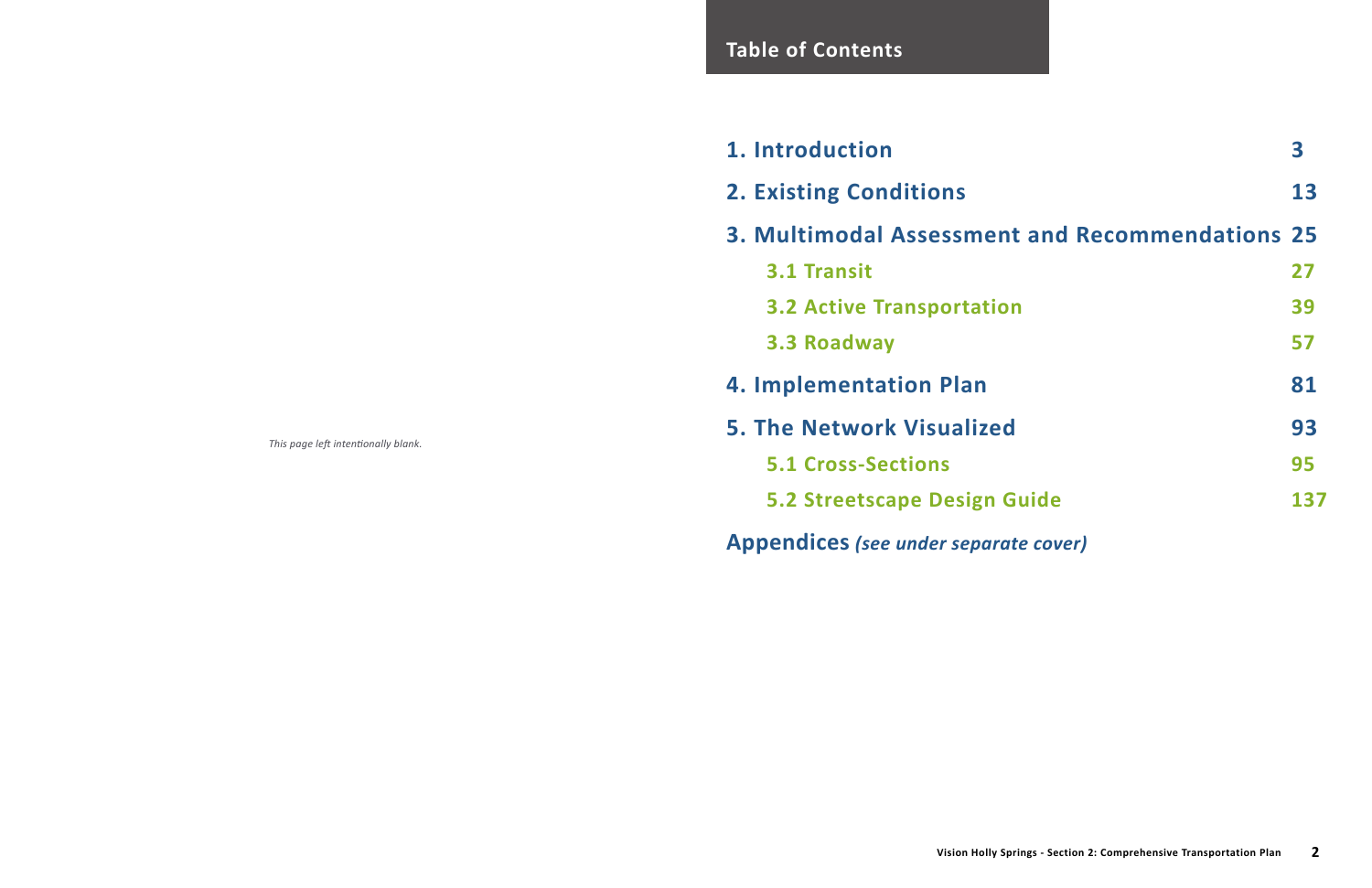CHAPTER **1** 

# **INTRODUCTION**

Transportation is integral to how we navigate through our communities and lives. From our daily commutes and weekly errands to our favorite recreation and restaurants, the transportation network touches all aspects of our everyday lives. With that impact comes the need for effective planning to ensure that the future transportation system functions as it should to serve the community. The Town of Holly Springs has developed the Holly Springs Comprehensive Transportation Plan (CTP) to establish a transportation vision that looks 30 years into the future by developing strategies to improve the transportation system for 2050.

#### **What is a Comprehensive Transportation Plan?**

The Holly Springs CTP is the second piece to the Town's Comprehensive Plan, which is made up of six total sections. This CTP is an update of the Town's 2011 plan. The CTP considers many forms of transportation, making it a multimodal plan that includes provisions for walking, biking, public transportation or transit, automobiles, freight, and new mobility options. The CTP establishes a vision for the transportation network in Holly Springs and identifies a set of projects, policies, and actions that will allow for incremental progress toward that vision.

#### *The Holly Springs CTP:*

**• Establishes concrete goals to guide future Town transportation investments and policy decisions**

**• Recommends ways to modernize Town policies to align with today's mobility options**

**• Identifies projects that provide the greatest opportunity for community benefit**



### **WHAT'S INSIDE**

#### **Introduction and Purpose**

This section establishes what the CTP is, how it works with other adopted plans, and why an update was needed.

#### **The Planning Process**

This section breaks down the process for how the CTP was created by walking through the different stages of plan development.

### **Community Engagement**

The content under this heading describes the public outreach that was conducted throughout the CTP planning process.

### **Vision and Goals**

This section establishes the CTP's vision and goals.

#### **Introduction and Purpose**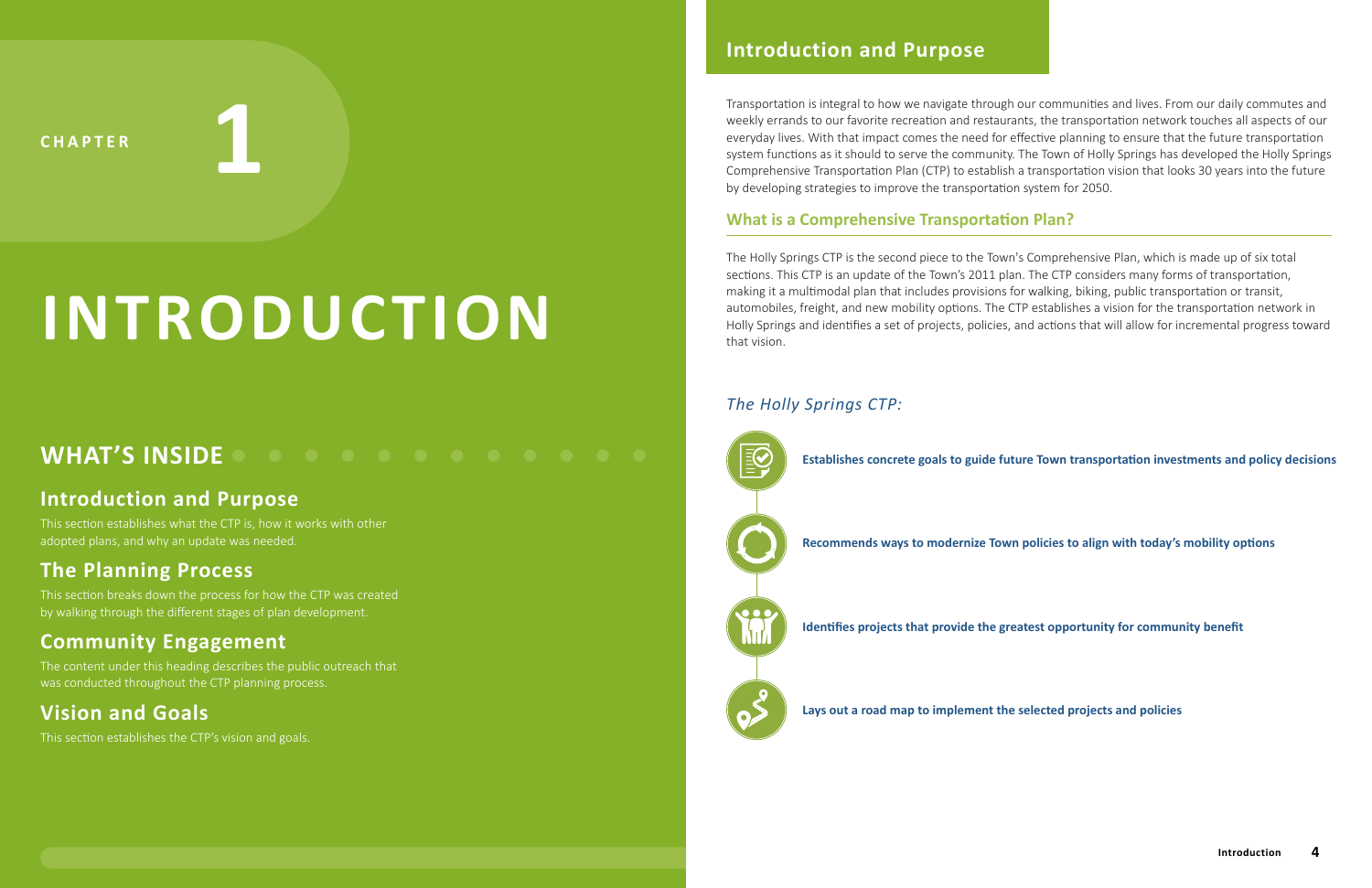# Engineering Design and Construction Standards

#### Traffic Study Policy

Streetscape Design Guide

### **3**

#### Parks, Recreation and Greenways Master Plan



This plan establishes a vision for the Parks and Recreation System and creates a work plan to bring that vision to fruition.

#### Comprehensive Transportation Plan

This plan identifies the vision for the future of the transportation network and establishes the policies and projects to achieve that vision through an action

#### Infrastructure and **Utilities**

# **Strategic Plan**

the Town's vision and strategic priority areas.

## Comprehensive Plan

Vision Holly Springs serves as a policy guide on three major elements. The Comprehensive Plan is the primary tool used in deciding priorities

**6**

#### Natural Resources

This element identifies the environmental and natural resources in Holly Springs, and existing and proposed strategies that will provide the basis for their protection.

improvements and the dollars associated to maintain quality service to existing citizens and promote sustainable growth.

The Town of Holly Springs has a variety of adopted plans that work in concert to establish visions and carry those forward into the policies, programs, and projects that are needed to implement change. The CTP was not created in isolation but rather as an integral piece of the Town's Comprehensive Plan, *Vision Holly Springs.* The Comprehensive Plan strives to achieve the goals set forth in the Strategic Plan through six major components; the Land Use & Character Plan, the Comprehensive Transportation Plan, the Parks, Recreation and Greenways Master Plan, Community Facilities, Infrastructure & Utilities, and Natural Resources. These six elements are the visionary foundation to their respective topics and identify focus areas or projects to achieve the visions.

These take shape in documents such as the Future Land Use Map and small area studies like the Village District Area Plan (VDAP) as seen in the Land Use & Character Plan. In the CTP, these components include project recommendations maps and documents like the Traffic Impact Analysis (TIA) Policy and Streetscape Design Guide. These pieces also contribute to the Unified Development Ordinance (UDO) and the Engineering Design and Construction Standards (EDCS) which are necessary and actionable policy and design standard documents. While not a comprehensive representation, the graphic on the next page provides an overview of how the different plans fit together.

#### *About this Plan*

This CTP represents the final steps of the planning process providing direction to the Town of Holly Springs on how transportation projects, policies, initiatives, and best practices should be implemented moving through the next 5, 15, to 30 years. The plan is made up of four chapters with the first providing an introduction to the CTP and the second highlighting demographic and transportation conditions of today. Chapter 3 is broken into three sub-chapters that walk through the recommendations mode by mode, starting with transit, then active transportation, and ending with roadways and intersections. The fourth and final chapter sets up an action plan that prioritizes the projects into tiers and identifies funding opportunities and partners to implement projects. This plan is accompanied by an appendix that includes a glossary of terms, a summary of all outreach events, and additional technical documentation.

#### **How do Holly Springs' Plans Work Together?**



#### **Traffic Impact Analysis Policy**

Traffic impact analyses are tools used to evaluate the impacts of development projects on the surrounding transportation system and determine if improvements are required to mitigate those impacts to the network.

The Town of Holly Springs has developed the Traffic Study Policy to define the need for traffic analyses associated with proposed land development projects as well as guidelines for those studies. The Traffic Study Policy in full can be found in the Holly Springs Design and Construction Standards (EDCS).

#### **Streetscape Design Guide**

Streetscape features include street lights, trees and landscaping, street furniture, and even public art. These features are the character-enhancing elements necessary to ensure a comprehensive and consistent theme for the Town's public realm, including public streets.

The Streetscape Design Guide was created to define what those features should look like for different road types to establish street components that are unique to the characteristics of the Town. The Streetscape Design Guide is included in Chapter 5.

The CTP is incomplete without the planning that has already occurred in the other two sections of the Comprehensive Plan. The specific recommendations from the Parks, Recreation and Greenways Master Plan will be highlighted in Chapter 3.2 and the connections to the Land Use & Character Plan will be highlighted in Chapter 3.3 of this plan.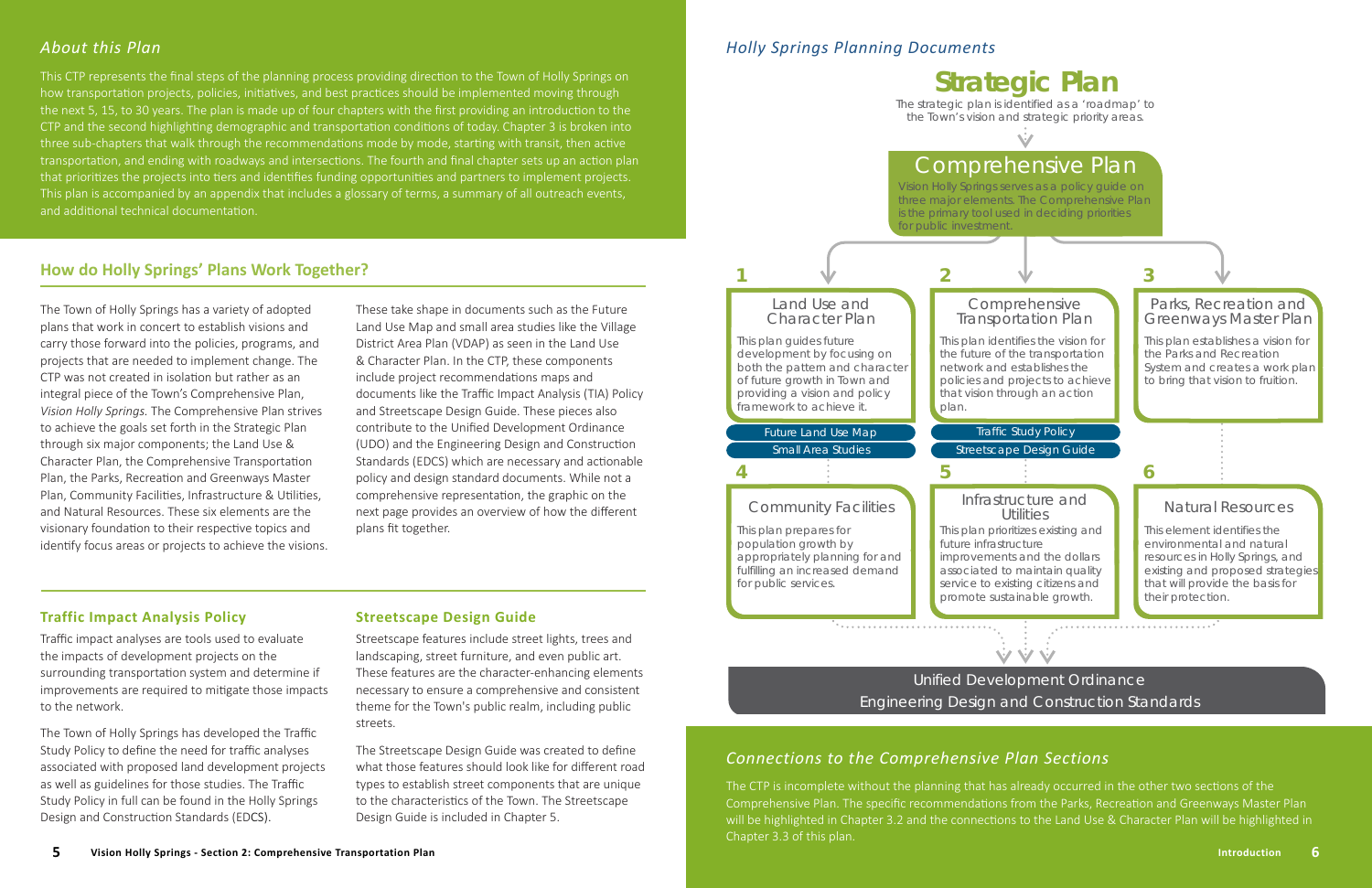#### **A Growing and Changing Town**

The Town of Holly Springs has developed into an integral part of southwestern Wake County. The region as a whole and the Town itself have continued to see unprecedented growth in the past 10 years, furthering the need to identify the biggest priorities to serve the existing and future needs of the Town.

With growth comes the on-the-ground development, some of which found its inception in the 2011 CTP. Since that time, quite a few of the transportation initiatives reflected in that plan have been completed. For example, NC 540 was just a line on a map and in 2022 it's under construction. The widening of Holly Springs Road is also underway with portions being built and others seeking funding. Additionally, the Town has its first ever public bus transportation service funded by Wake County, and operated by GoTriangle. This progress, among others, reflects the success of the 2011 CTP just as much as it warrants this update to ensure progress continues.

#### **Continued Planning**

As shown on the previous page, the Holly Springs CTP is one of a series of Town efforts to advance both the mission of the Comprehensive Plan and the Priority Areas outlined in the Town Council's Strategic Plan through targeted policy, programs, and project investments and the CTP's update is necessary to achieve this.

#### **Technology in Transportation**



New since 2011 is the prevalence of technology in transportation. From the fiber in the ground to the apps on our phones, technology has transformed transportation in the last decade and is only projected to continue doing so in the future, especially with the advancement of the connected and autonomous vehicles. To stay competitive in change, the CTP establishes a Transportation Technology Vision as outlined in Chapter 3.

#### **COVID-19**

While not the impetus for the CTP, this planning process is unique in that it has occurred during an unprecedented time in transportation history. COVID-19 has had a great impact on the transportation system, with a larger portion of the workforce telecommuting, or working from home, than ever before, less traffic on the roads overall, a shift to the dominance of e-commerce, and a lasting effect on the global shipping and supply chain. Other changes included increased walking and biking which can be further facilitated by the CTP with the recommendation of supporting infrastructure such as sidewalks, greenways, and bike lanes. While many of the travel patterns have returned to pre-COVID norms, the CTP must consider the long term effects of COVID-19 and plan accordingly.

#### **Why is an Update Needed?**

*Holly Springs in the State* 

**North Carolina**

**Holly Springs Wake County**

### **The Planning Process**

The development of the CTP represents a collaborative effort to establish a vision for the Town's transportation network and identify a coordinated set of multimodal projects to achieve it. The planning process achieves this through four steps, the first of which analyzed socioeconomic conditions, assessed the current transportation network, and reviewed existing plans and policies. A vision and set of goals were then created to guide the direction of the CTP. Next, multimodal recommendations were developed based on the findings of the Existing Conditions Report, model data, existing and ongoing planning efforts, and public sentiment. Once the full set of recommendations were developed, a prioritization process was created as a tool to help guide decision makers as they advocate for future funding. Finally, the final CTP was documented and formally adopted by Town

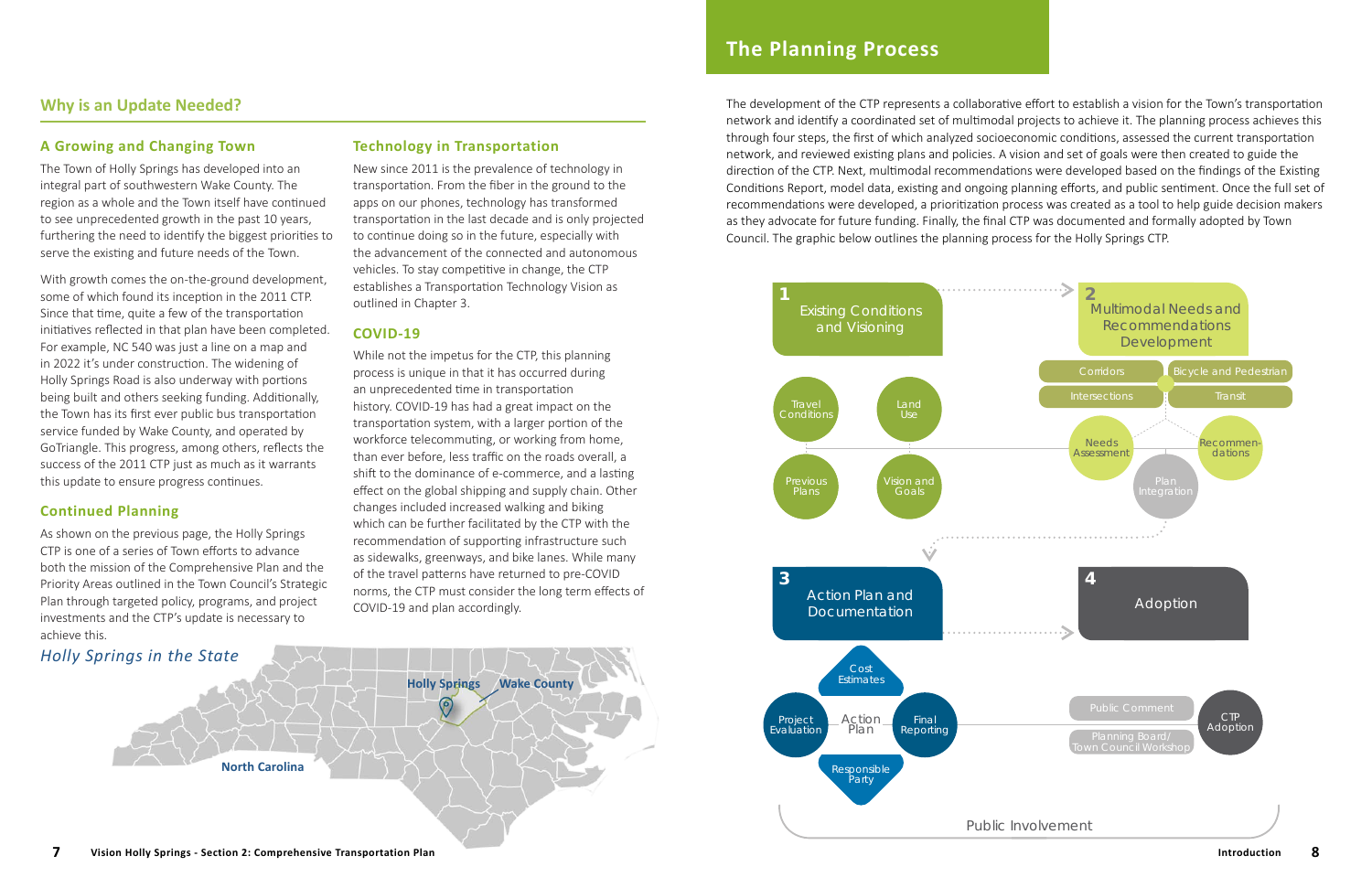

#### **People and Parties**

The Public Involvement Plan identified key people and groups that were found to be crucial to the advancement of the engagement process and CTP, as described below.

#### **Steering Committee**

#### **Key Stakeholders**

Around 50 key stakeholders from a variety of organizations including advocacy groups, major employers, community groups, neighborhood organizations, and agencies were selected for small group meetings at the start of the CTP to provide a representative voice in needs identification and recommendations development.

#### **Town Council and Planning Board**

The Town Council and Planning Board reviewed the CTP's progress and provided comments at key milestones. At the Planning Board's recommendation the CTP was formally adopted by the Town Council.

The Steering Committee served an advisory role in the development of the CTP by providing technical assistance based on its composition of subject matter experts and local knowledge and experience from its make-up of residents representing various facets of the community. The general public that reside, work, recreate, and make up the community of Holly Springs were crucial in their engagement and investment in the CTP development process to create a transportation plan that is reflective of the community's needs.

#### *Public Engagement Timeline*

### **25 Touch Points Over 1,500 Participants**

The CTP is a community-driven plan at its core. Public involvement is key to the success of any planning process because without public support, a plan is not serving its intended audience. At the outset of the planning process, the CTP Project Team created a Public Involvement Plan that identified the people, scheduled the activities, and defined the measures of a successful engagement process. This plan framed public engagement around three main phases, described below. The full Public Involvement Plan can be found in Appendix B.



*Summaries of all engagement activities can be found in Appendix B.*

#### **General Public**

#### **Activities**

A variety of events, or touch points, with the public were conducted throughout the process that ranged from a project webpage, newsletters, and surveys, to virtual public workshops and pop up events. These activities were purposefully organized to occur during major project milestones to ensure that the feedback collected was impactful to the process. A timeline of community engagement opportunities is shown below.

#### **Phase 1 – Raising Awareness and Identifying Needs**

Phase 1 of the engagement process revolved around raising awareness of the CTP and identifying transportation needs. It focused on outreach that informed the development of the goals, visioning, and priorities, shared the findings of the existing conditions analysis, and finally began the identification of needs for each transportation mode.

#### **Phase 2 – Community Guidance and Direction**

Phase 2 centered on the analysis of multimodal components and the formulation of draft recommendations. This phase was more technical in nature and focused on direction provided by the Steering Committee while involving smaller touch points with the public. Pop Up events and mini surveys occurred over the spring and summer months to keep the general public engaged in advance of Phase 3.

#### **Phase 3 – CTP for the Community**

Phase 3 focused on public buy-in on the draft recommendations and prioritization methodology. This phase included opportunities for the public to engage in the process by sharing feedback on the recommendations, as well as ultimately reviewing the final CTP document before its adoption.

### **"Residents enjoy having other modes of transportation aside from driving that are active."**

**"We would like public transportation options that takes us to Downtown Holly Springs or Raleigh and RTP."**

### **"Create roadways and infrastructure that supports the booming population."**

**"Provide cohesion within the town with greenway connections to homes, local businesses, and public spaces that are safe for everyone."**